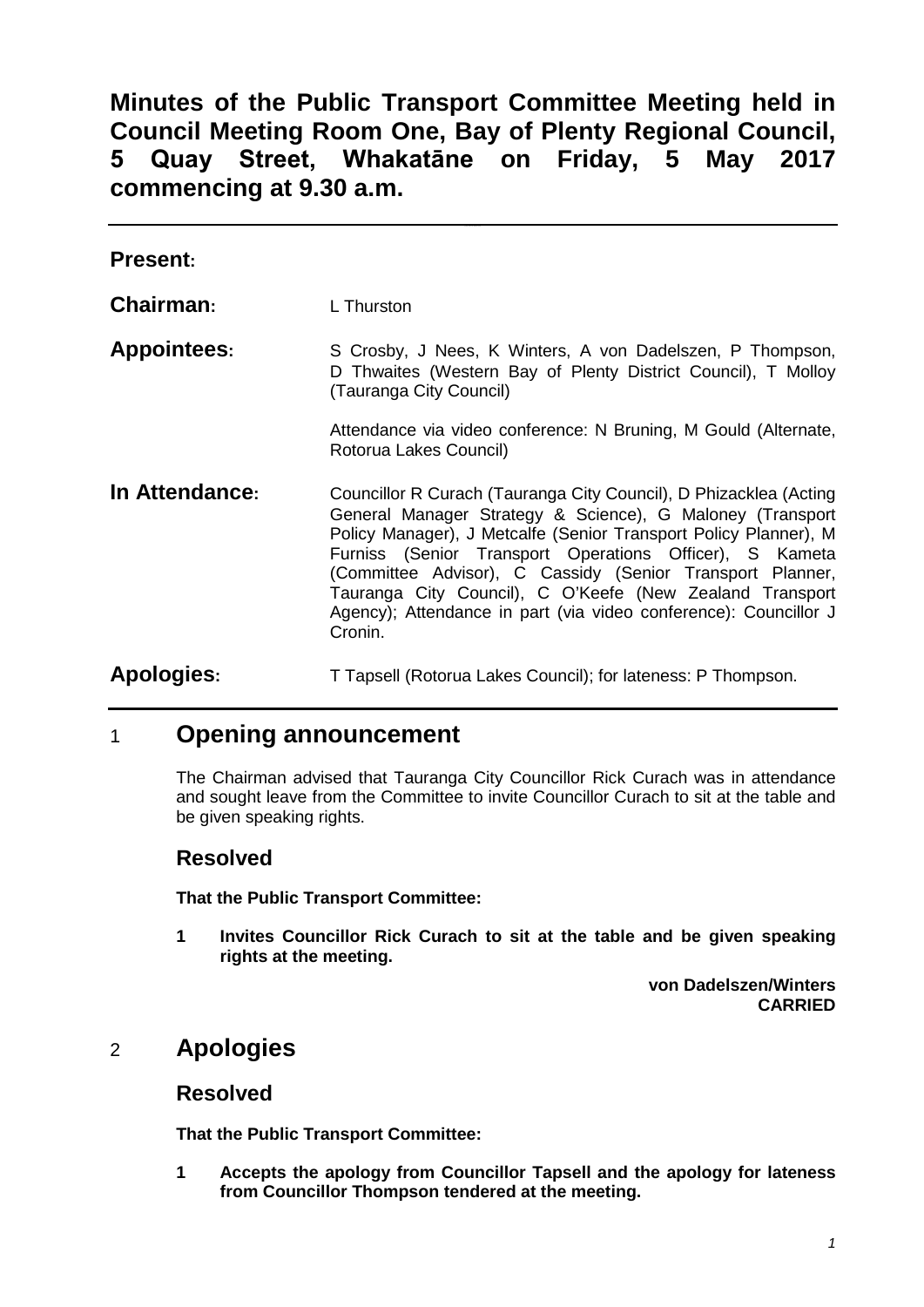#### **Thurston/Thwaites CARRIED**

# 3 **General Business and Tabled Items**

Nil.

# 4 **Public Forum**

The Chairman advised that Mr Allan Matthews was unable to attend the meeting, but wished to reschedule his Public Forum address to a later time.

# 5 **Declaration of conflicts of interest**

Nil declared.

## 6 **Previous Minutes**

### 6.1 **Public Transport Committee minutes - 17 February 2017**

#### **Corrections**

Page 12 of the agenda – amend resolution from 'Receives' to 'Confirms the Public Transport Subcommittee minutes – 24 August 2016'.

Page 13 of the agenda, Minute Item 7, third paragraph – amend 'o-time' to 'on-time'.

#### **Matters arising**

Minute item 11 (page 15 of the agenda) – Information was requested on the overall context and uptake rate of bike racks in other regions, which was noted by staff.

#### **Resolved**

**That the Public Transport Committee under its delegated authority:**

**1 Confirms the minutes of the Public Transport Committee Meeting held on 17 February 2017, with the foregoing corrections.**

> **von Dadelszen/Winters CARRIED**

#### **Attendance**

Councillor Thompson entered the meeting at 9:45 am.

## 7 **Reports**

### 7.1 **Performance of Public Transport Services for July 2016 to March 2017**

The report provided an update on the performance of Council's contracted bus services from July 2016 to March 2017.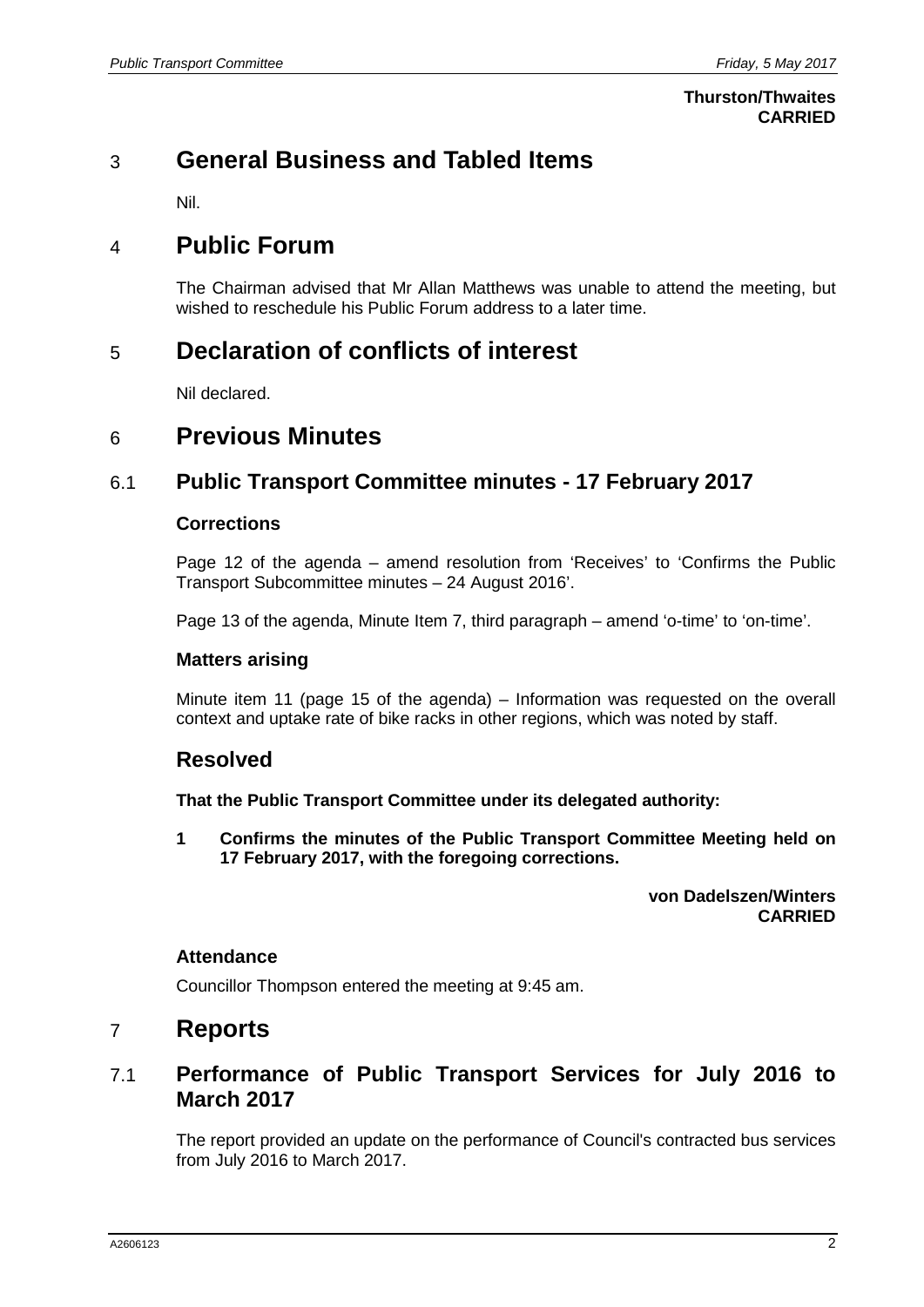Members expressed a desire for service delays to be reduced and raised questions about driver behaviour and customer service.

Further information was requested by members on Performance Reporting to include:

- data trends from previous months;
- comparison with past complaints; and
- service delays under 20 minutes

Real-time electronic information was identified as a key aspect that was needed for Tauranga, which would be investigated and addressed in the coming years.

#### **Resolved**

**That the Public Transport Committee under its delegated authority:**

**1 Receives the report, Performance of Public Transport Services for July 2016 to March 2017.**

> **Crosby/Thompson CARRIED**

### **Change to order of business**

With the leave of the Committee, the Chairman advised that agenda item 6.2, 'Western Bay of Plenty Public Transport Blueprint - Proposed Network for Public Engagement' would be deferred until later in the meeting.

#### 7.2 **Variation to Regional Public Transport Plan**

The report sought approval from the Committee to a variation to the Regional Public Transport Plan, following consultation with affected parties.

#### **Resolved**

**That the Public Transport Committee under its delegated authority:**

- **1 Receives the report, Variation to Regional Public Transport Plan;**
- **2 Approves the variation of the Regional Public Transport Plan contracting units, as described in the report.**
- **3 Approves the responses to submitters on the proposed variation to the Regional Public Transport Plan as described in Appendix One of the report.**

**Thompson/von Dadelszen CARRIED**

### 7.3 **Options to improve the reliability of Tauranga urban bus services**

The report updated the Committee on reliability issues on some Tauranga urban bus services and provided options for improvement. Staff did not expect significant change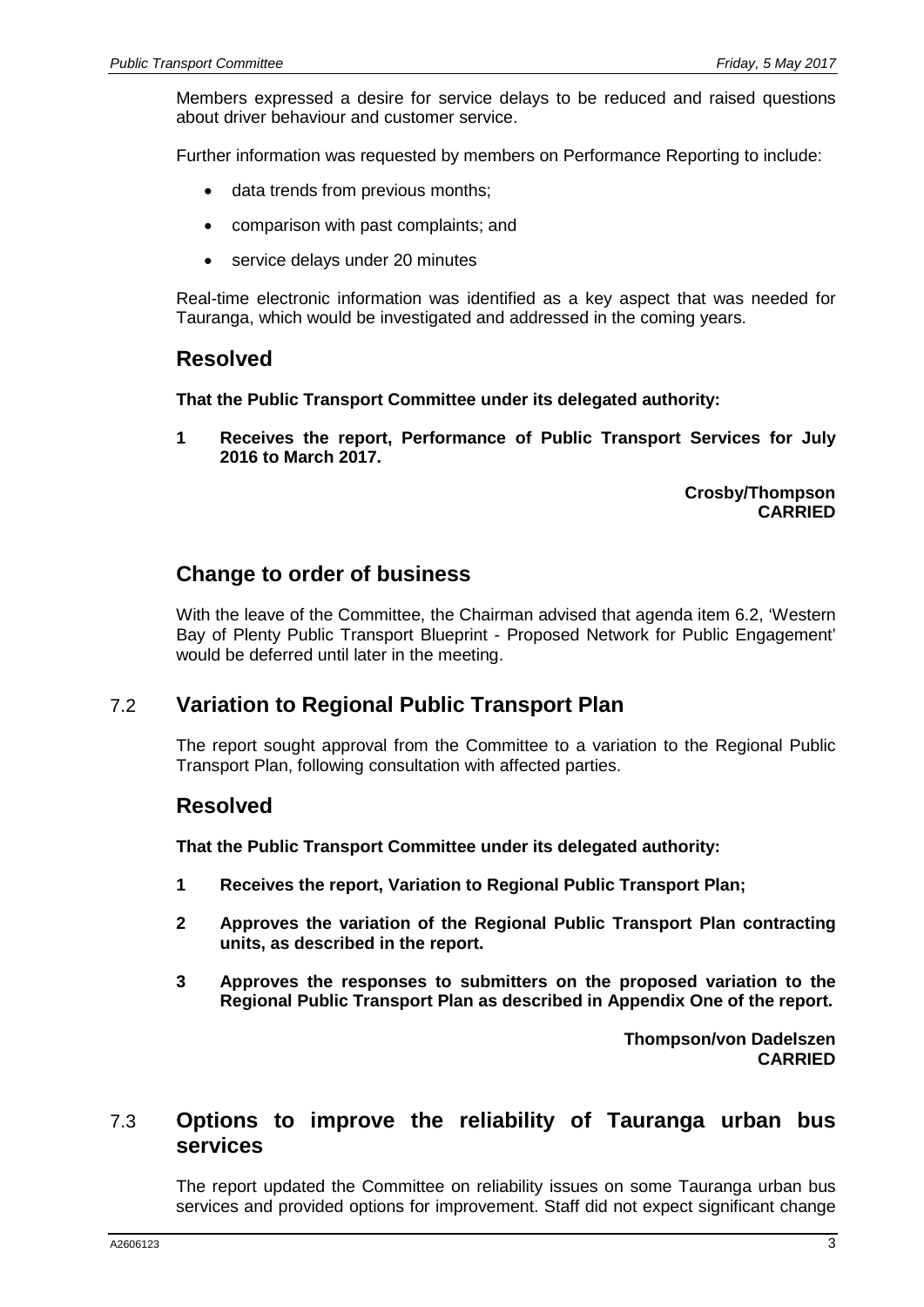in distances from bus stops with straightening or truncating routes. It was noted that Tauranga City Council had identified some issues with buses manoeuvring around roundabouts, which were being investigated. Information from the New Zealand Transport Agency (NZTA) was still to be advised regarding bus delay impacts from the forthcoming Baypark to Bayfair interchange project.

Members supported an investigation into the potential of Park 'n Ride options for Tauranga City and the Western Bay to reduce congestion and considered that discussions needed to be fronted at the political level.

NZTA staff representative Cole O'Keefe advised that NZTA did not consider a Park 'n Ride at the proposed Baypark to Bayfair interchange was feasible however, he and Transport Policy Manager Garry Maloney undertook to raise the matter further with NZTA.

In terms of congestion issues, the importance of bus driver behaviour and being able to respond to complaints in an appropriate manner was raised.

#### **Resolved**

**That the Public Transport Committee under its delegated authority:**

**1 Receives the report, Options to improve the reliability of Tauranga urban bus services.**

> **Thurston/Thompson CARRIED**

- **2 Requests urgent discussions at a political and staff level with New Zealand Transport Agency, Tauranga City Council and Western Bay of Plenty District Council regarding the development of a Park 'n Ride associated with the Bay Park to Bayfair Project.**
- **3 Requests a report on the philosophy and the potential Park 'n Ride options for Tauranga City and the Western Bay.**

**Nees/Bruning CARRIED**

#### 7.4 **Other Matters of Interest**

The report provided information on other matters of interest not reported elsewhere. Transport Policy Manager Garry Maloney informed that an update on the Regional Integrated Ticketing System (RITS) project would be reported to the Committee at its meeting in August.

Discussions were proceeding with Rotorua Lakes Council staff around bus promotion for the Lions-All Blacks rugby game, where it was likely the Regional Council would provide free travel to ticket-holders on the day of the Lions game.

Advice was received that student concession fares for Toi Ohomai Tertiary Institute in Rotorua were \$1.20 per ride compared to the standard student rate of approximately \$1.80. Regarding the bus satisfaction survey, questions would be standard and consistent with past surveys set by the New Zealand Transport Agency.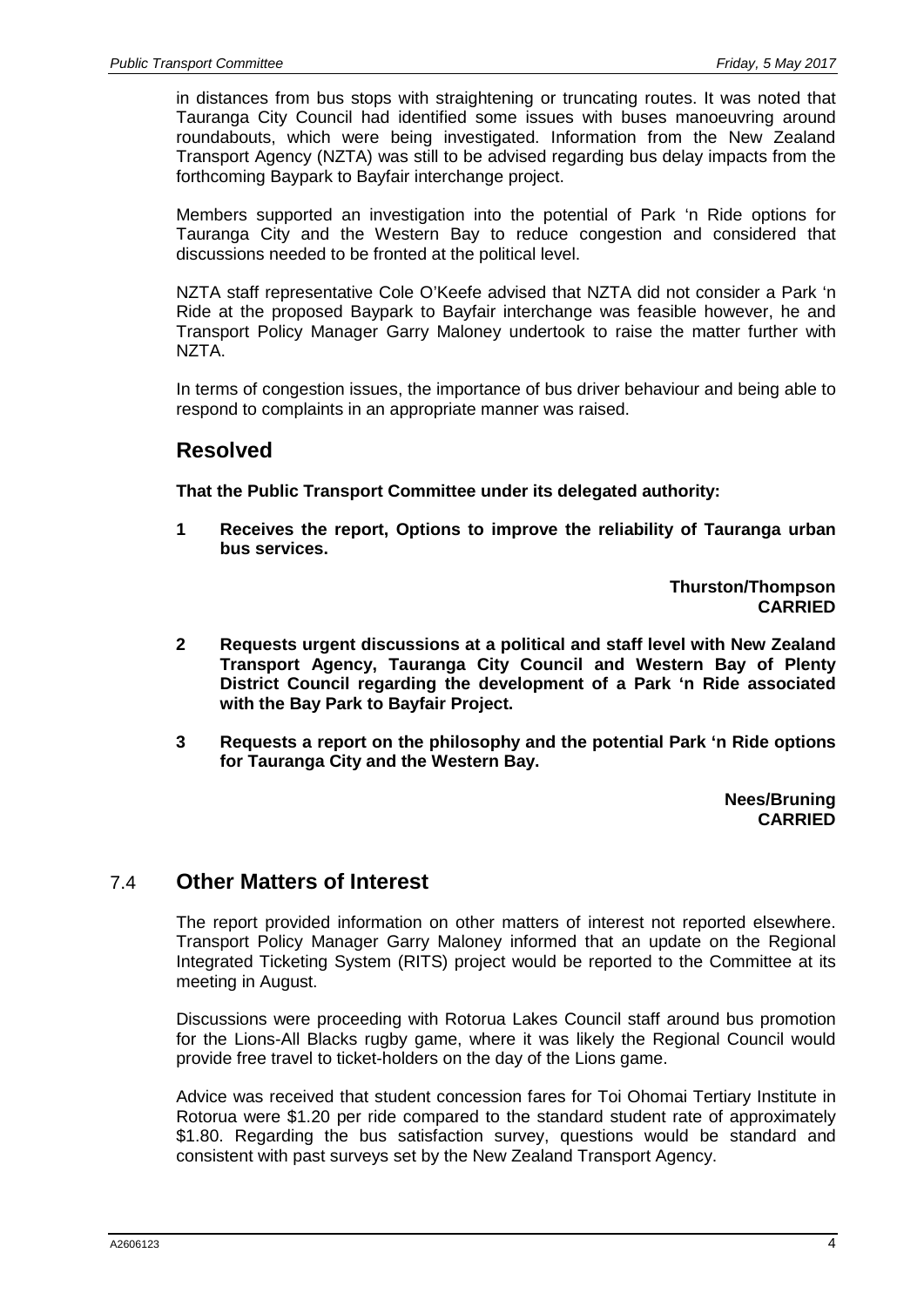It was requested that the Tauranga School transport survey be used as an input for further member consideration of the Western Bay of Plenty Public Transport Blueprint and the Regional Fare Review.

It was noted that the Tauranga fare-free student bus transport would be addressed through the next review of the Regional Public Transport Plan in July 2018. Comment was raised on the need for decisions on the fare review to be evidence-based.

## **Resolved**

**That the Public Transport Committee under its delegated authority:**

**1 Receives the report, Other Matters of Interest.**

**Thurston/Thompson CARRIED**

**2 Request that the transport survey be completed to inform decisions required on the Regional Fare Review.**

> **Thompson/Molloy CARRIED**

# 8 **Public Excluded Section**

**Resolution to exclude the public**

**THAT the public be excluded from the following parts of the proceedings of this meeting.**

**The general subject of each matter to be considered while the public is excluded, the reason for passing this resolution in relation to each matter, and the specific grounds under section 48(1) of the Local Government Official Information and Meetings Act 1987 for the passing of this resolution are as follows:**

| <b>General Subject of Matter</b><br>to be Considered                                             | Reason for passing this<br>resolution in relation to<br>this matter                                                                                                                         | <b>Grounds under Section</b><br>48(1) LGOIMA 1987 for<br>passing this resolution |
|--------------------------------------------------------------------------------------------------|---------------------------------------------------------------------------------------------------------------------------------------------------------------------------------------------|----------------------------------------------------------------------------------|
| 7.1 Public Excluded<br><b>Public Transport</b><br><b>Committee Minutes - 17</b><br>February 2017 | To enable the local<br>authority holding the<br>information to carry on,<br>without prejudice or<br>disadvantage,<br>negotiations (including<br>commercial and<br>industrial negotiations). | Good reason for<br>withholding exists<br>under section 48(1)(a).                 |

**Thurston/Winters CARRIED**

## **Adjournment**

The meeting adjourned at 10:44 am and reconvened at 1:15 pm.

#### **Attendance**

Councillor von Dadelszen left the meeting during the adjournment.